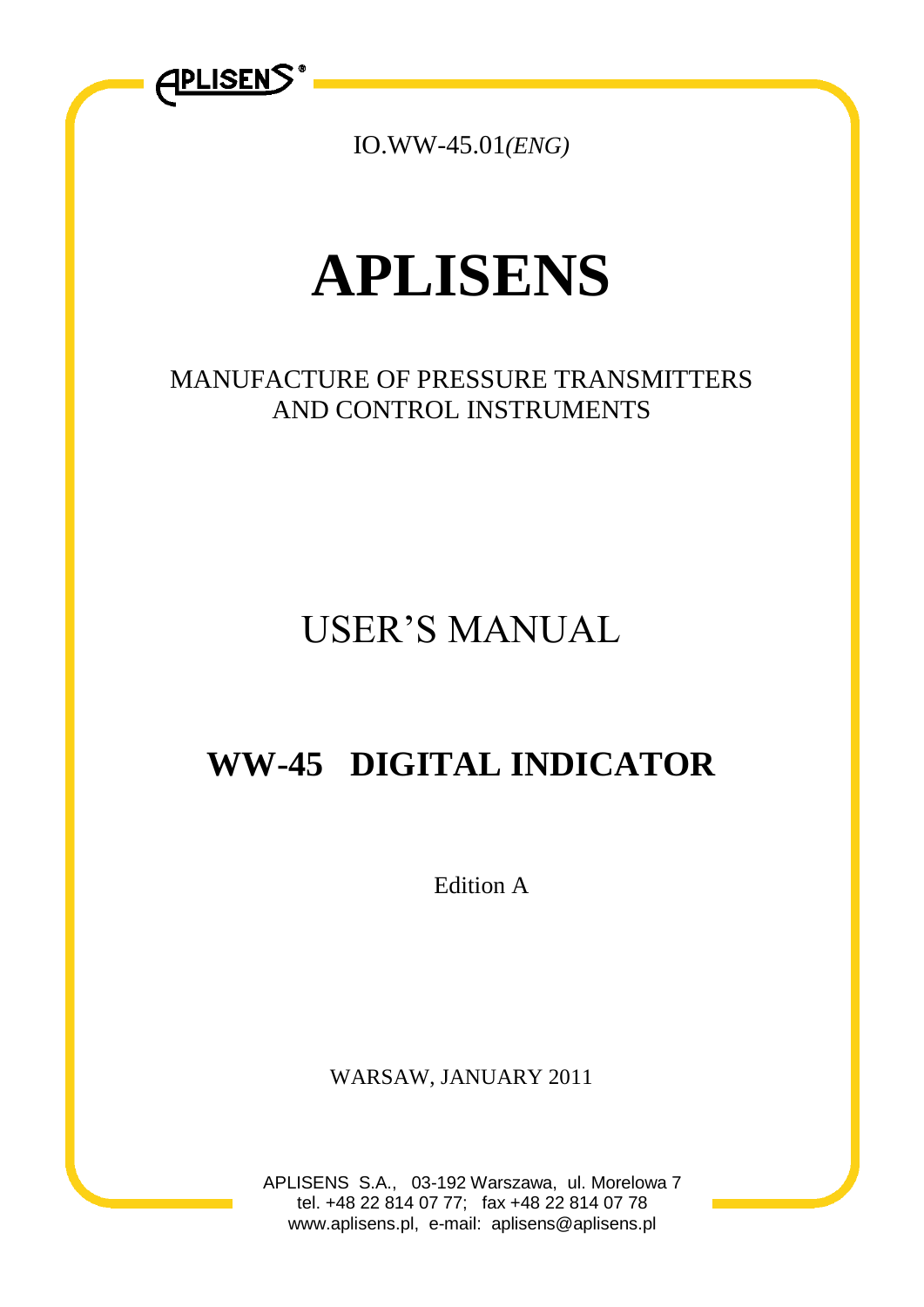#### CONTENTS.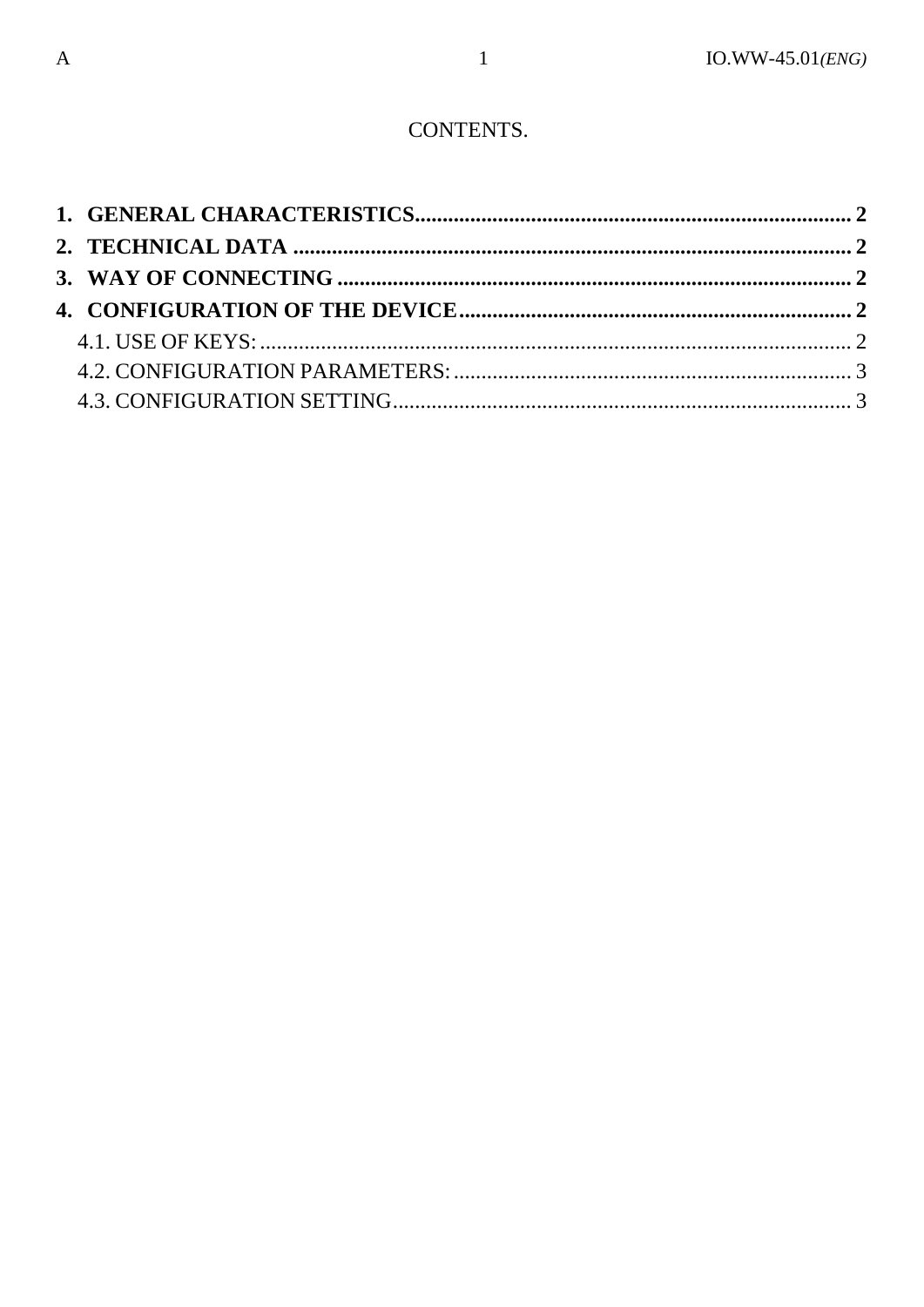## <span id="page-2-0"></span>**1. GENERAL CHARACTERISTICS**

The display WW-45 designed to co-operate with any device with the output signal of 4...20mA and equipped on its output with a standard DIN 43650 connector joint. The typical application of the display is the addition of a local indicator to the remote pressure or pressure difference measurement.

The WW-45 has a configurable range of indication between –1999 and 9999, it is equipped with a LED display (red) with the digits 7.62mm high. It does not require external power supply. It is equipped with a configurable two-mode output of the open collector type, as a standard..

#### <span id="page-2-1"></span>**2. TECHNICAL DATA**

| Display error                       | $0.2\% \pm 1$ digit                  |
|-------------------------------------|--------------------------------------|
| Input signal                        | 420mA (generated by voltage max.36V) |
| Voltage drop                        | max.6V                               |
| Ambient temperature                 | $070$ <sup>o</sup> C                 |
| Degree of protection of the housing | IP 65                                |
| Max. current of the two-mode output | 90 <sub>m</sub> A                    |

### <span id="page-2-2"></span>**3. WAY OF CONNECTING**

The display is installed between the plug and the socket of the connector joint. The whole device is tightened with a clamping screw



#### **Fig. 1. Scheme of the electric leads**

Input signal between (1) and (2) (4...20mA, max. 40mA) Two-mode output – between (-) minus of power and (3)  $R_0$  - internal resistance of the two-mode output

### <span id="page-2-3"></span>**4. CONFIGURATION OF THE DEVICE**

#### <span id="page-2-4"></span>**4.1. USE OF KEYS:**

- left key  $(A)$  moving up in the menu as well as increasing the parameter value during the programming
- right key  $(B)$  moving down in the menu as well as decreasing the parameter value during the programming
- the keys (A) and (B) used simultaneously entering the parameter programming level as well as confirmation of the displayed parameter